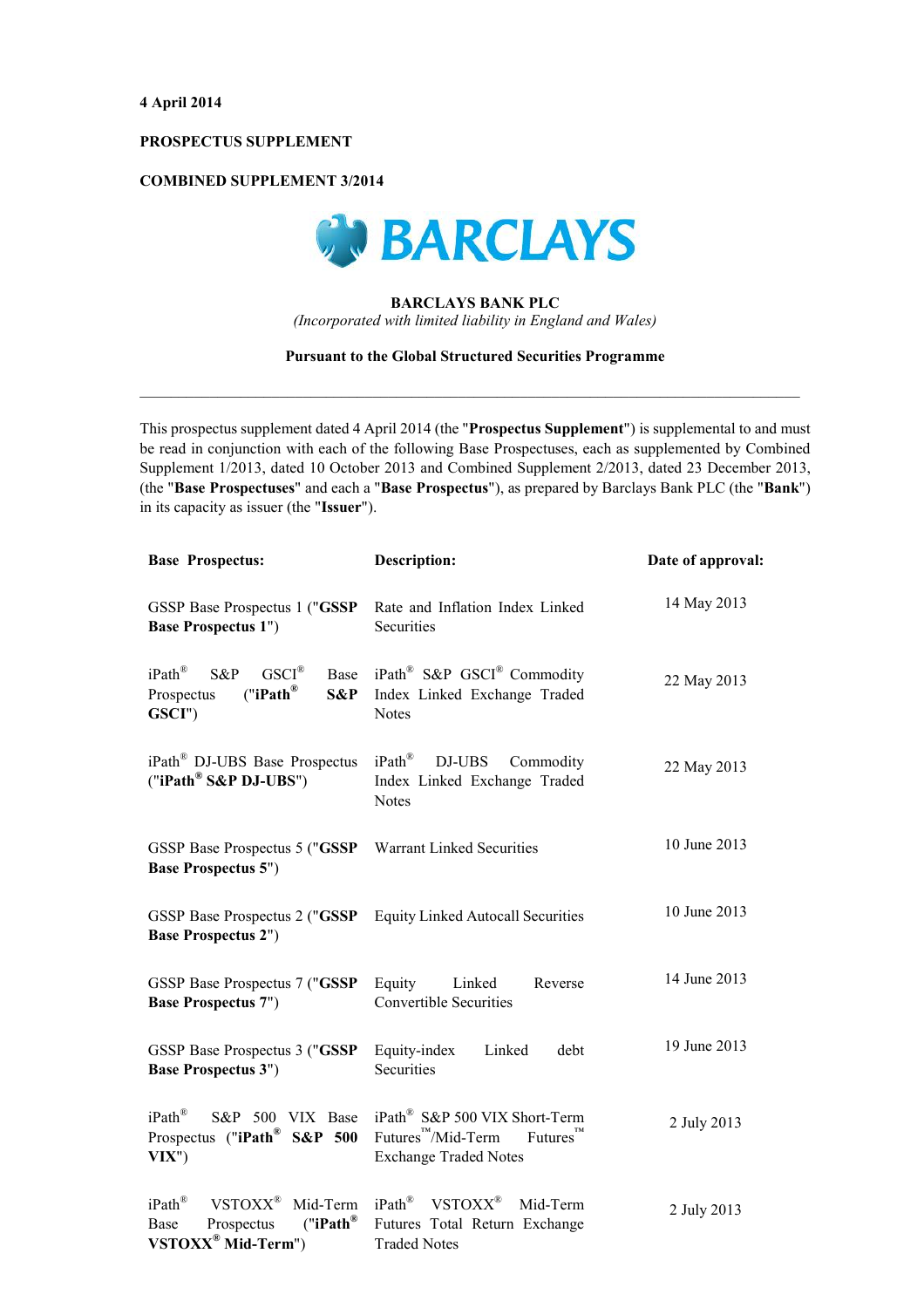|                                     |                             |                        | iPath <sup>®</sup> VSTOXX <sup>®</sup> Short-Term iPath <sup>®</sup> VSTOXX <sup>®</sup> Short-Term | 2 July 2013     |
|-------------------------------------|-----------------------------|------------------------|-----------------------------------------------------------------------------------------------------|-----------------|
| Base                                |                             | Prospectus $("iPath®]$ | Futures Total Return Exchange                                                                       |                 |
| $VSTOXX^{\circledast}$ Short-Term") |                             |                        | <b>Traded Notes</b>                                                                                 |                 |
|                                     |                             |                        |                                                                                                     |                 |
|                                     |                             |                        | GSSP Base Prospectus 8 ("GSSP Rate and Inflation Index Linked"                                      | 23 January 2014 |
|                                     | <b>Base Prospectus 8"</b> ) |                        | <b>Securities</b>                                                                                   |                 |

This Prospectus Supplement constitutes a base prospectus supplement in respect of the Base Prospectuses for the purposes of Directive 2003/71/EC (and amendments thereto) (the "Prospectus Directive") and for the purpose of Section 87G of the UK Financial Services and Markets Act 2000 ("FSMA").

The purpose of this Prospectus Supplement is to:

1. incorporate by reference the joint annual report of the Issuer and Barclays PLC and the annual report of the Issuer:

2. supplement the information relating to the Issuer and its subsidiary undertakings (together, the "Group") in the above listed Base Prospectuses with new financial information and information in relation to legal proceedings; and

3. confirm that there has been no material adverse change in the prospects of the Issuer or the Group since 31 December 2013 and no significant change in the financial or trading position of the Issuer or the Group since 31 December 2013.

### $(a)$ **Documents Incorporated by Reference**

Incorporation by reference of the sections set out below from the joint Annual Report of the  $(i)$ Issuer and Barclays PLC, as filed with the US Securities and Exchange Commission (the "SEC") on Form 20 F in respect of the years ended 31 December 2012 and 31 December 2013 (the "Joint Annual Report").

| Corporate Governance Report                                                  |     |
|------------------------------------------------------------------------------|-----|
| Directors' report                                                            | 54  |
| <b>Board of Directors</b>                                                    | 59  |
| People                                                                       | 62  |
| <b>Remuneration Report</b>                                                   | 65  |
| <b>Risk Review</b>                                                           | 107 |
| <b>Financial Review</b>                                                      | 211 |
| Risk Management                                                              | 346 |
| Shareholder Information                                                      | 391 |
| Additional Information                                                       | 405 |
| Independent Registered Public Accounting Firm's report for Barclays Bank PLC | 444 |
| Barclays Bank PLC Data                                                       | 445 |

Incorporation by reference of the Annual Report of the Issuer containing the audited  $(ii)$ consolidated financial statements of the Issuer in respect of the year ended 31 December 2013 (the "Issuer Annual Report").

Issuer Annual Report Cross Reference List

| About Barclays - Strategic Report                    |     |
|------------------------------------------------------|-----|
| Directors' Report                                    | 45  |
| Statement of Directors' and Officers' responsibility | 48  |
| <b>Risk Review</b>                                   | 50  |
| Financial review                                     | 137 |
| Presentation of Information                          | 159 |
| Independent Auditors' report                         | 161 |
| Consolidated financial statements                    | 164 |
| Risk Management                                      | 286 |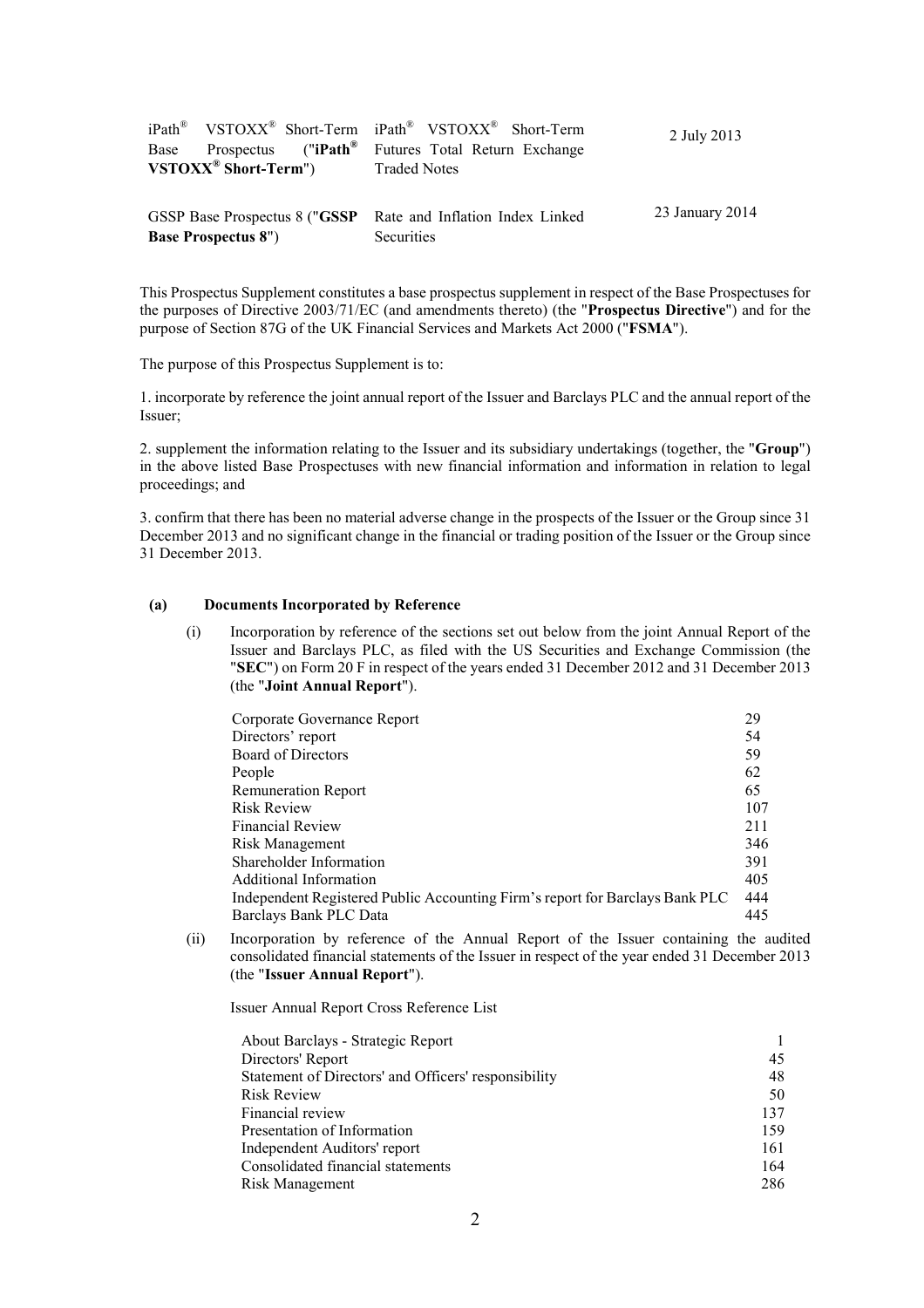For the purposes of the prospectus rules made under section 73A of the FSMA and each of the above listed Base Prospectuses, the information incorporated by reference, either expressly or implicitly, into the Joint Annual Report or the Issuer Annual Report do not form part of any of the above listed Base Prospectuses.

Information in the Joint Annual Report which is not incorporated by reference into the above listed Base Prospectuses is either not relevant for the investor or is covered elsewhere in such Base Prospectuses.

The above document may be inspected: (i) during normal business hours at the registered office of the Issuer; or (ii) at http://group.barclays.com/prospectuses-and-documentation.

#### $(b)$ **Updates to the Summary**

In the third column of Element B.12.

- the paragraph relating to the Group's audited financial information for the year ended 31  $(i)$ December 2012 is no longer relevant;
- $(ii)$ the paragraph relating to the Group's unaudited financial information for the six months ended 30 June 2013 is no longer relevant; and
- $(iii)$ the information is updated with the addition of the following language:

"Based on the Group's audited financial information for the year ended 31 December 2013, the Group had total assets of £1,312,840 million (2012: £1,488,761 million), total net loans and advances of £468,664 million (2012: £464,777 million), total deposits of £482,770 million (2012: £ 462,512 million), and total shareholders' equity of £63,220 million (2012: £59,923 million) (including non-controlling interests of £2.211 million (2012; £2.856 million)). The profit before tax from continuing operations of the Group for the year ended 31 December 2013 was £2,855 million  $(2012; \text{\pounds}650 \text{ million})$  after credit impairment charges and other provisions of £3,071 million (2012; £3,340 million). The financial information in this paragraph is extracted from the audited consolidated financial statements of the Issuer for the year ended 31 December 2013.

There has been no material adverse change in the prospects of the Issuer or the Group since 31 December 2013.

There has been no significant change in the financial or trading position of the Issuer or the Group since 31 December 2013."

### **Updates to 'Information Relating to the Issuer'**  $\left( \mathbf{c} \right)$

Following the publication of the Joint Annual Report and the Issuer Annual Report, the  $(i)$ information under the heading 'The Issuer and the Group' is updated with the following to disclose the most recent financial information:

Based on the Group's audited financial information for the year ended 31 December 2013, the Group had total assets of £1.312.840 million (2012: £1.488.761 million), total net loans and advances of £468,664 million (2012: £464,777 million), total deposits of £482,770 million  $(2012; \pounds 462, 512 \text{ million})$ , and total shareholders' equity of £63,220 million  $(2012; \pounds 59, 923$ million) (including non-controlling interests of £2,211 million (2012: £2,856 million)). The profit before tax from continuing operations of the Group for the year ended 31 December 2013 was £2,855 million (2012: £650 million) after credit impairment charges and other provisions of £3,071 million (2012: £3,340 million). The financial information in this paragraph is extracted from the audited consolidated financial statements of the Issuer for the year ended 31 December 2013.

The information under the heading 'Significant Change Statement' is updated to state:  $(ii)$ 

There has been no significant change in the financial or trading position of the Issuer or the Group since 31 December 2013.

 $(iii)$ The information under the heading 'Material Adverse Change Statement' is updated to state: